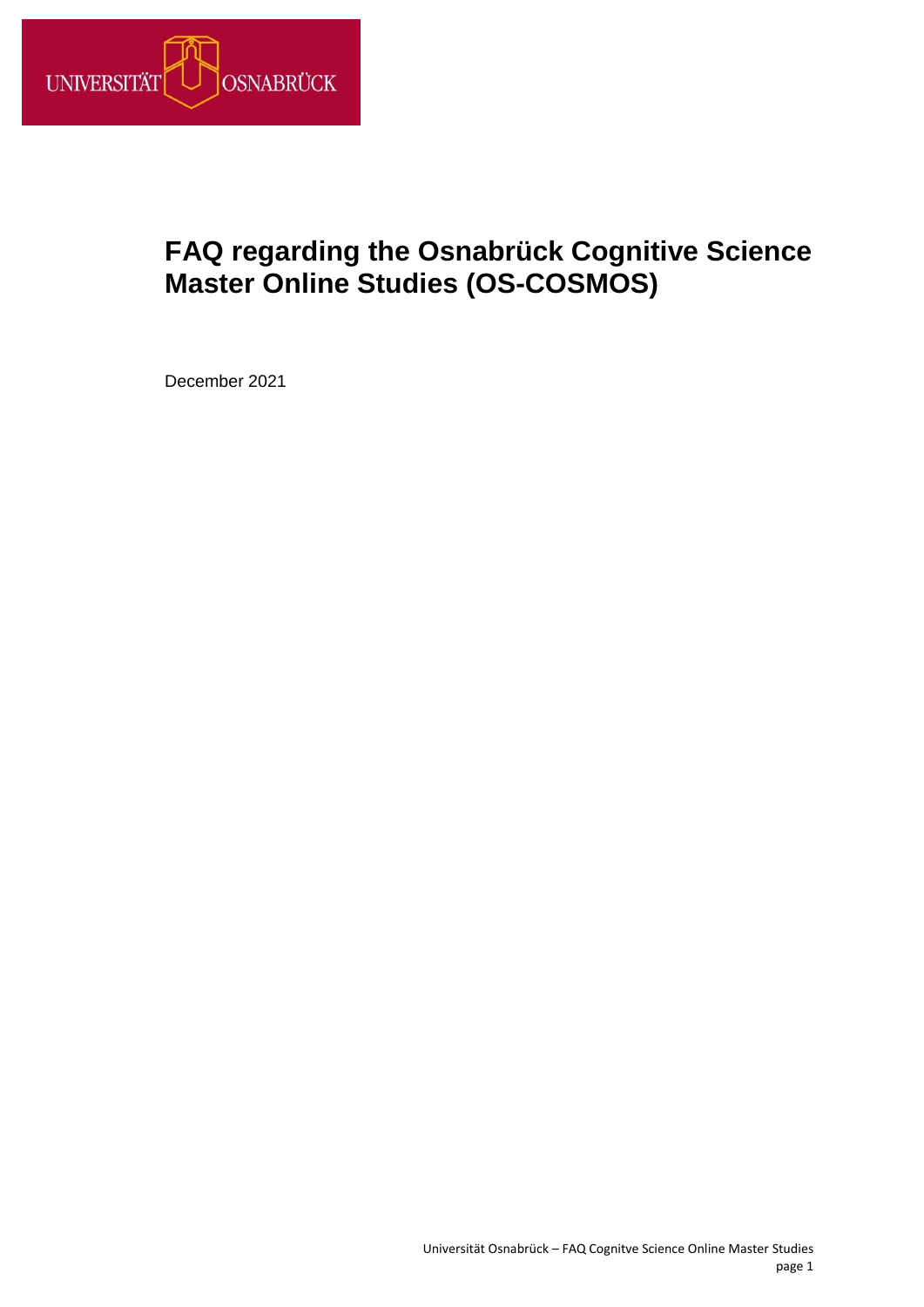# **Contents**

| $\begin{array}{c} \rule{10mm}{0mm} \rule{10mm}{0mm} \rule{10mm}{0mm} \rule{10mm}{0mm} \rule{10mm}{0mm} \rule{10mm}{0mm} \rule{10mm}{0mm} \rule{10mm}{0mm} \rule{10mm}{0mm} \rule{10mm}{0mm} \rule{10mm}{0mm} \rule{10mm}{0mm} \rule{10mm}{0mm} \rule{10mm}{0mm} \rule{10mm}{0mm} \rule{10mm}{0mm} \rule{10mm}{0mm} \rule{10mm}{0mm} \rule{10mm}{0mm} \rule{10mm}{0mm} \rule{10mm}{0mm} \rule{$ |  |
|------------------------------------------------------------------------------------------------------------------------------------------------------------------------------------------------------------------------------------------------------------------------------------------------------------------------------------------------------------------------------------------------|--|
| Frequently Asked Questions regarding the Osnabrück Cognitive Science Master                                                                                                                                                                                                                                                                                                                    |  |
|                                                                                                                                                                                                                                                                                                                                                                                                |  |
|                                                                                                                                                                                                                                                                                                                                                                                                |  |
|                                                                                                                                                                                                                                                                                                                                                                                                |  |
|                                                                                                                                                                                                                                                                                                                                                                                                |  |
|                                                                                                                                                                                                                                                                                                                                                                                                |  |
|                                                                                                                                                                                                                                                                                                                                                                                                |  |
|                                                                                                                                                                                                                                                                                                                                                                                                |  |
|                                                                                                                                                                                                                                                                                                                                                                                                |  |
|                                                                                                                                                                                                                                                                                                                                                                                                |  |
|                                                                                                                                                                                                                                                                                                                                                                                                |  |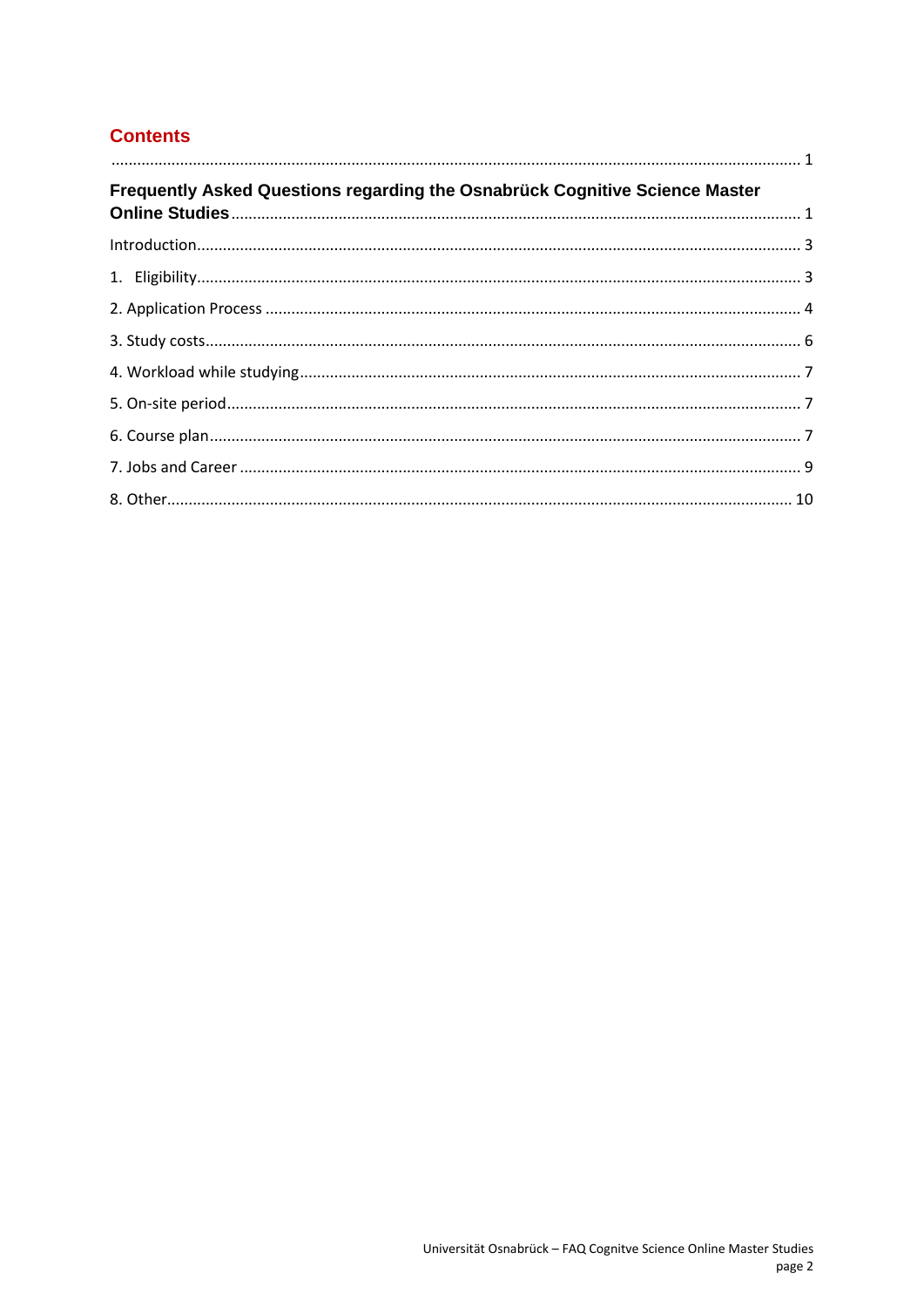# <span id="page-2-0"></span>**Introduction**

We are happy to have received many questions regarding the Cognitive Science Master Online Studies Program (also Online Master Program, OS-COSMOS, COSMOS). Here is a compilation of the frequently asked ones and our replies:

# <span id="page-2-1"></span>**1. Eligibility**

## **What makes me eligible for the Online Cognitive Science Master Program?**

The (academic) entry restrictions for the remote track are the same as the on-site track of the Cognitive Science Master (https://vt.uos.de/8rk2u). Additionally, the remote track is tailored to prospective international students who did not receive a Bachelor degree in Germany and cannot study Cognitive Science at the University of Osnabrück on-site.

## **You state that the Online Master Program is for international students. I am an EU citizen, can I apply?**

Yes, if you did not receive your Bachelor degree (or equivalent) from a German university nor are a German national you might apply.

# **I am not an international student / I finished my Bachelor degree in Germany, can I apply for the COSMOS Master?**

No, the option to study the Cognitive Science Master remotely is a DAAD-funded project and will only allow a limited number of international students to start their studies.

## **I have been admitted to the on-site Cognitive Science Master, can I switch to studying in the COSMOS program?**

No, the COSMOS Master is not a replacement for the on-site study program but an addition to it. Therefore, nothing changes for students that have already been admitted, whether they started their studies yet or not.

# **I do not have a bachelor degree in Cognitive Science / in a comparable field, can I apply for this program?**

According to our [regulations,](https://www.ikw.uni-osnabrueck.de/en/courses_of_study/master_programs/cognitive_science_msc/application.html) "Applicants must have a Bachelor degree in Cognitive Science (or a comparable degree) with an overall mark of at least 2.0 (this corresponds to grade B according to ECTS) in order to study Cognitive Science in the Master Program at the University of Osnabrueck. Applicants with a Bachelor degree (or comparable degree) in Artificial Intelligence, Biology, Computer Science, (Computational) Linguistics, Mathematics, Neuroscience, Philosophy or Psychology are eligible for admission to the Master Program." However, towards the bottom of the page (under "How to apply"), it states that "Students who do not have a Bachelor degree in Cognitive Science must include in their application materials a statement explaining why they wish to change their previous field of study and obtain a Master Degree in Cognitive Science. Please be as specific as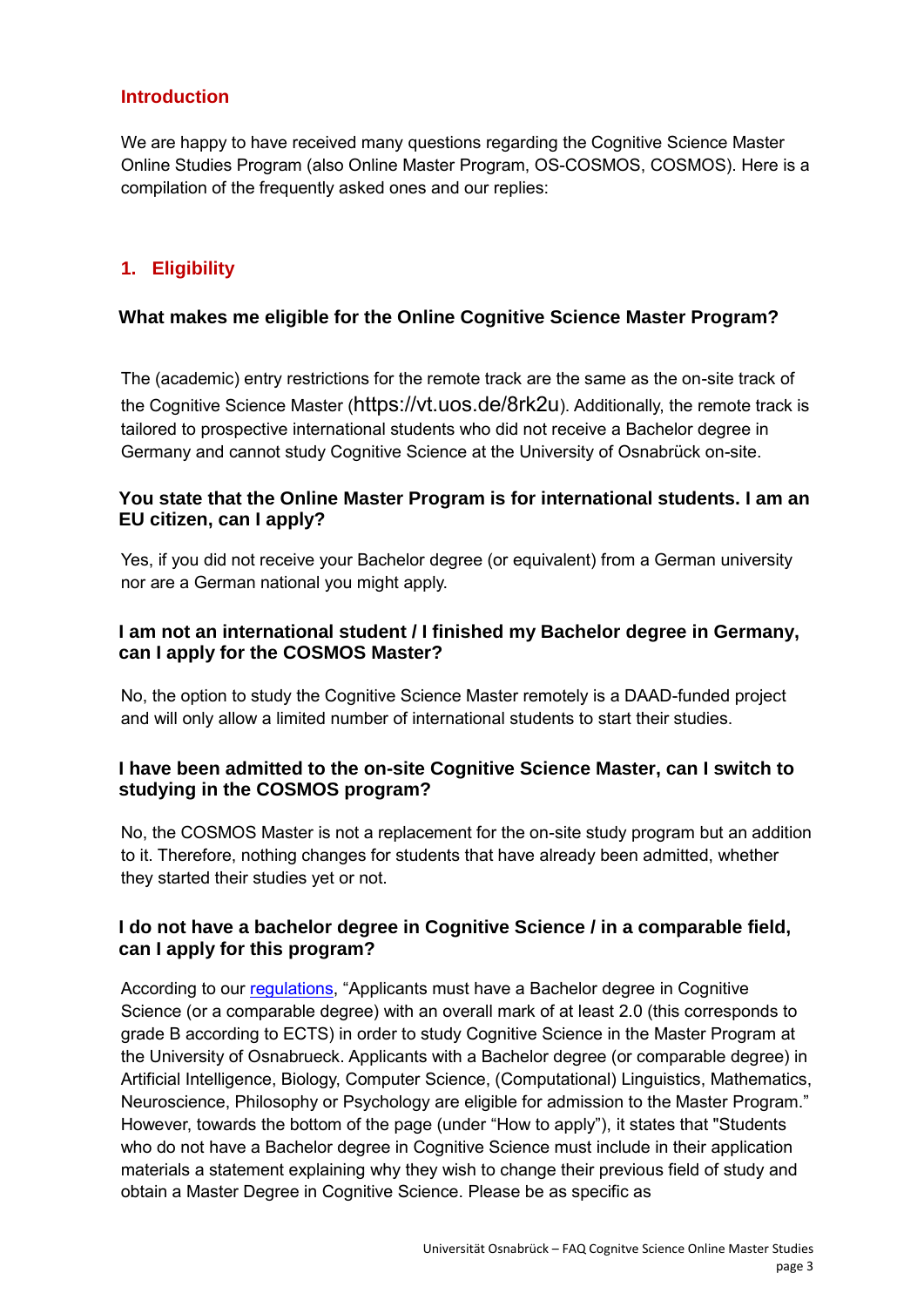possible." Therefore, if a student's degree falls outside of cognitive science, they may still apply, but must indicate their motivation (and if applicable, previous experience that relate to Cognitive Science as well).

# **Is there any preparatory work I can do before admission? / I have limited programming experience, can I apply?**

The preparatory work you might do largely depends on which modules (Neuroscience, Neuroinformatics, and Artificial Intelligence) you would like to pursue. Students are required to choose two. Regarding admission, there is technically no "required" preparatory work. However, prospective students who do not have a degree in cognitive science must indicate in their application letter why they would like to switch their field of study—this is where your prep work could be helpful.

Additionally, Neuroinformatics and Artificial Intelligence (and in some cases Neuroscience) require programming experience. While lacking this experience is typically not an issue when it comes to admitting prospective students, it would be beneficial to take basic programming courses as you will certainly need this skill for your courses. We recommend that you start with Python since most courses use this programming language. Here are some good resources: <https://www.codecademy.com/learn/learn-python>, <https://www.w3schools.com/python/>

If your background is on the technical side on the other hand, it might ease your start to the program if you catch up on some neuroscience basics. For example with the courses "Understanding the Brain: The Neurobiology of Everyday Life" <https://www.coursera.org/learn/neurobiology> or "Medical Neuroscience" <https://vt.uos.de/c17l9> .

# <span id="page-3-0"></span>**2. Application Process**

**What is the application process and when is the deadline for applying?** The applications will open around the end of April for the winter semester and around the end of October for the summer semester. You can find information on the procedure on the [IKW website](https://www.ikw.uni-osnabrueck.de/en/courses_of_study/master_program/cognitive_science_msc/application.html) and the [university website.](https://www.uni-osnabrueck.de/en/prospective-students/international-prospective-students/application/application-information/)

You will need to send in your application via [uni assist.](https://www.uni-assist.de/) You need to create an account with them and inform yourself of their procedures. On the mentioned websites, you can see which documents you need to send in. If you want to apply for the Online Master make sure to tick the correct box in the application form. Make sure you have copies of all the important documents, start crafting your motivation letters (one for online studies, one if your Bachelors is not in Cognitive Science), and remember that you not only have to submit your documents digitally, but also send hardcopies of your documents to Germany in time.

ATTENTION: Due to CoVid-19 applications for the winter semester 21/22 the application procedure on uni-assist takes place exclusively online. You do not have to send any documents to uni-assist per mail! Read more information on the [official website.](https://www.uni-osnabrueck.de/en/prospective-students/international-prospective-students/application/)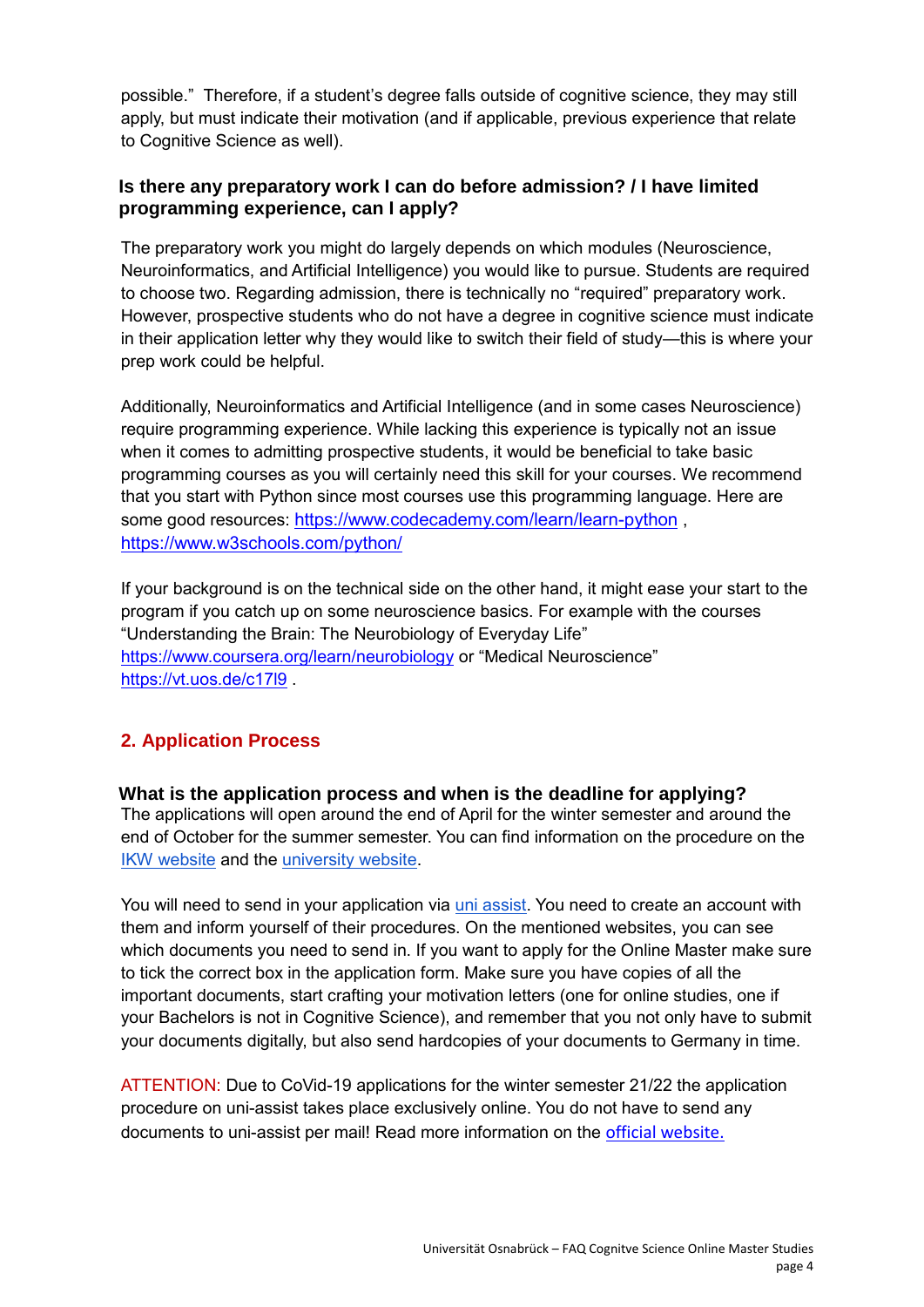# **How can I properly express my motivation in the motivation statement?**

There are three parts to the motivation statement and it is important that you express your individual reasoning. Here are some questions and ideas to spark your thought process:

1. Why do you want to study online?

Here we ask for your motivation. Are there any reasons for why you prefer this study mode? If you have good reasons for why you cannot move to Germany, address them here.

2. Why will I be successful in an online course?

This is the place to describe why you in particular will successfully complete your studies completely online. Which skills and competences do you have that will help you to study remotely and online? On which experiences are going to draw when it comes to studying online successfully? This could be organizational skills, experience with asynchronous work or learning settings, etc.

3. How am I able to complete the course of study online?

Do you already have an idea on how to approach the task of studying online? This could cover aspects of the technology that will help you study or maybe you already have an idea how to plan your studies on a day-to-day basis?

## **Can the COSMOS master be started in the winter semester and in the summer semester? Like the on-site master program?**

Yes, the Online Master Program—just like the on-site master—starts in both the winter and summer term. For application deadlines check out the [application website](https://www.ikw.uni-osnabrueck.de/en/courses_of_study/master_program/cognitive_science_msc/application.html)

## **What are the admission requirements? How are participants selected?**

There are only a few hard requirements for admission that differ from the on-site master program (see https://vt.uos.de/5lscx). Namely, you must not have completed your Bachelor degree at a German university or be a German national.

Students are admitted based on their submitted qualifications with an emphasis on the motivation letters. Those state why you want to study Cognitive Science and why you want to study online.

## **I am not a native English speaker but my previous Bachelor / Master / PhD degree was in English. Do I still have to do a language test?**

No, we accept it as an equivalent if the entirety of your program was in English. It is best if you get a separate certificate from your university that states your English proficiency and that the program was entirely in English. This is necessary because the admission office cannot rely on a course name or weblink or following up with you.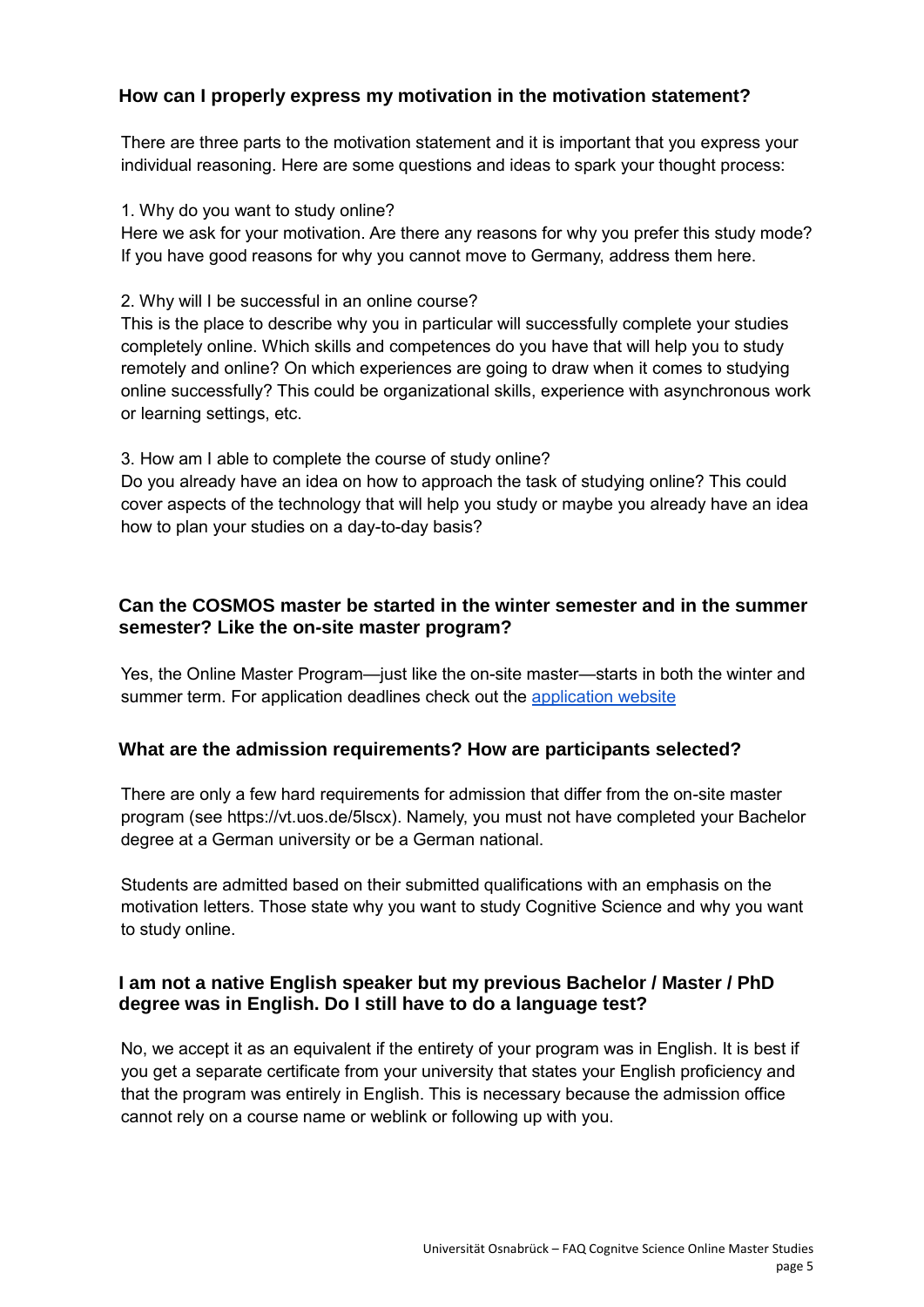# **How long will I have to wait to hear back from you after I submitted my application?**

The selection of applications will take place after the applications are closed (find the application deadline [here\)](https://www.ikw.uni-osnabrueck.de/en/courses_of_study/master_program/cognitive_science_msc/application.html). Afterwards the applications will be reviewed. There is no definite date on when you will hear back from admissions. Typically, within a month or two after the admission deadline.

# <span id="page-5-0"></span>**3. Study costs**

## **What are the fees for the remote Cognitive Science Master?**

The fees are equal to the regular in-person study fees. After you paid the fees it is possible to get a refund for the bus and train ticket by filling out the form on the webpage of the asta [\(https://vt.uos.de/13d06\)](https://vt.uos.de/13d06) and sending it to [\(asta-buchhaltung@uos.de\)](mailto:asta-buchhaltung@uos.de). Make sure to state in the email that you are an OS-COSMOS student.

Upon acceptance, you will also need a proof of German health insurance to be admitted to the university. Please get in touch with us as soon as your application is accepted  $(o<sub>s</sub>)$ [cosmos@uos.de\)](mailto:os-cosmos@uos.de).

# **Are there scholarship options for the remote Cognitive Science Master?**

We do not know of any scholarships that are specifically suited for this course of study. Generally, you could search scholarships for the following: online studies, internationals studying in Germany, women in sciences, etc. Specific academic travel scholarships might also be available to cover costs of the on-site period.

## <span id="page-5-1"></span>**How much money will I need for the yearly on-site period?**

We cannot name you an exact amount of money that you will need for the on-site period, as it depends on many factors that are specific to you. To get an idea here is a non-exhaustive list:

You will need to pay for the visa (depending on regulations specific to your country of residency / citizenship), flights to and from Germany, health insurance, local transport, housing, food and money for additional expenses. *(For 4 weeks of summer school, excluding flights, 1500€ are recommended by the international office.)*

Be advised, depending on the visa you apply for when coming to Germany, additional costs might arise – you may need to have money in a blocked out account. Please check which visa options are suitable (with your local German embassy) for the country you are travelling from. You can also check out the [international office website](https://www.uni-osnabrueck.de/en/university/service-facilities/studentisches/international-office/) for more information or contact them with specific visa-related questions.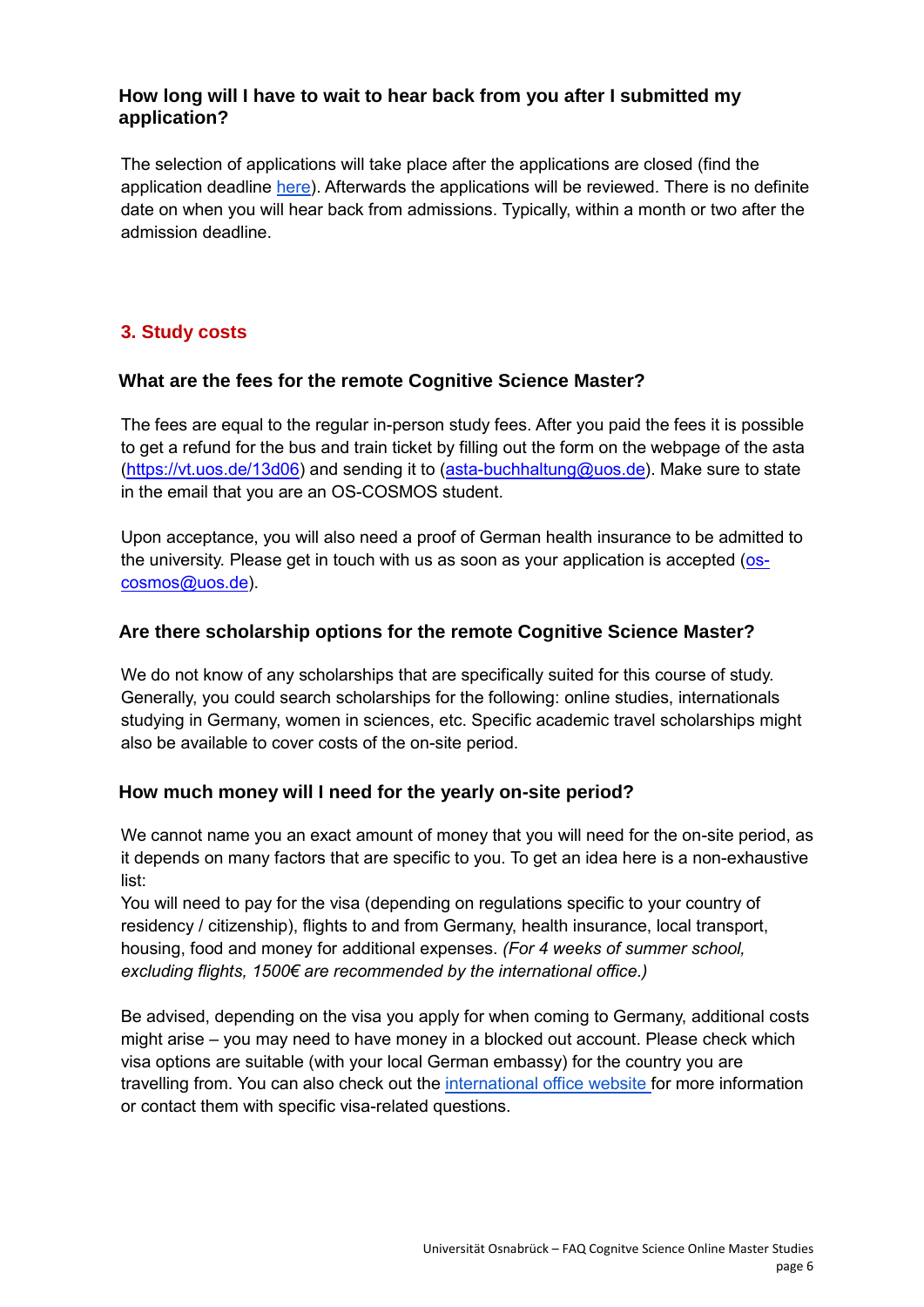# **What are the total costs of studying Cognitive Science Online per year (2 semesters)?**

The cost for two semesters of studying is the sum of the semester fees for two semesters (approximately 700€), the cost of the yearly on-site period and individual / unforeseen costs related to your degree (you might need or want to buy a new computer, technology, an interesting book about ethics in artificial intelligence, …). Additionally, you will need to cover your cost of living, internet access, etc. Details on the individual parts can be found above.

# <span id="page-6-0"></span>**4. Workload while studying**

## **For how long will I be studying?**

The COSMOS master is a full-time study program consisting of 4 semesters (=2 years).

# **Is it possible to take this program part-time? Can I work while studying?**

This is a full-time study program that contains the same workload as the on-site master's program. Students are expected to take an average of 30 ECTS a semester (120 ECTS total), which corresponds to about 15 hours of lectures/class time a week, excluding homework, projects, and other assigned learning activities. Overall, students can expect to spend at least 40 hours a week on coursework. If students take a lighter load, we cannot guarantee that they will successfully complete the degree as the online program is funded by the DAAD for a limited amount of time.

You are free to work alongside the program as long as you can complete the workload within the intended 4 semester period.

# <span id="page-6-1"></span>**5. On-site period**

## **How much money will I need for the yearly on-site period?**

This question is answered -> [Please find the reply under "Study costs"](#page-5-1)

# <span id="page-6-2"></span>**6. Course plan**

## **What does the typical course of study look like for the COSMOS master?**

The program requires students to take 120 ECTS to complete the studies. A list of how these credits are compiled can be found on the [Online Master Program website.](https://www.ikw.uni-osnabrueck.de/en/courses_of_study/master_program/cognitive_science_msc/online_master_program.html) Typically, students have to take courses totaling 30 ECTS per semester. The study project spans two semesters and is most often taken in semesters 1 & 2 or 2 & 3. At the same time, you will also take the courses from your two focus areas, interdisciplinary credits and electives.

The master thesis is commonly written in semester 4 with little to no other courses.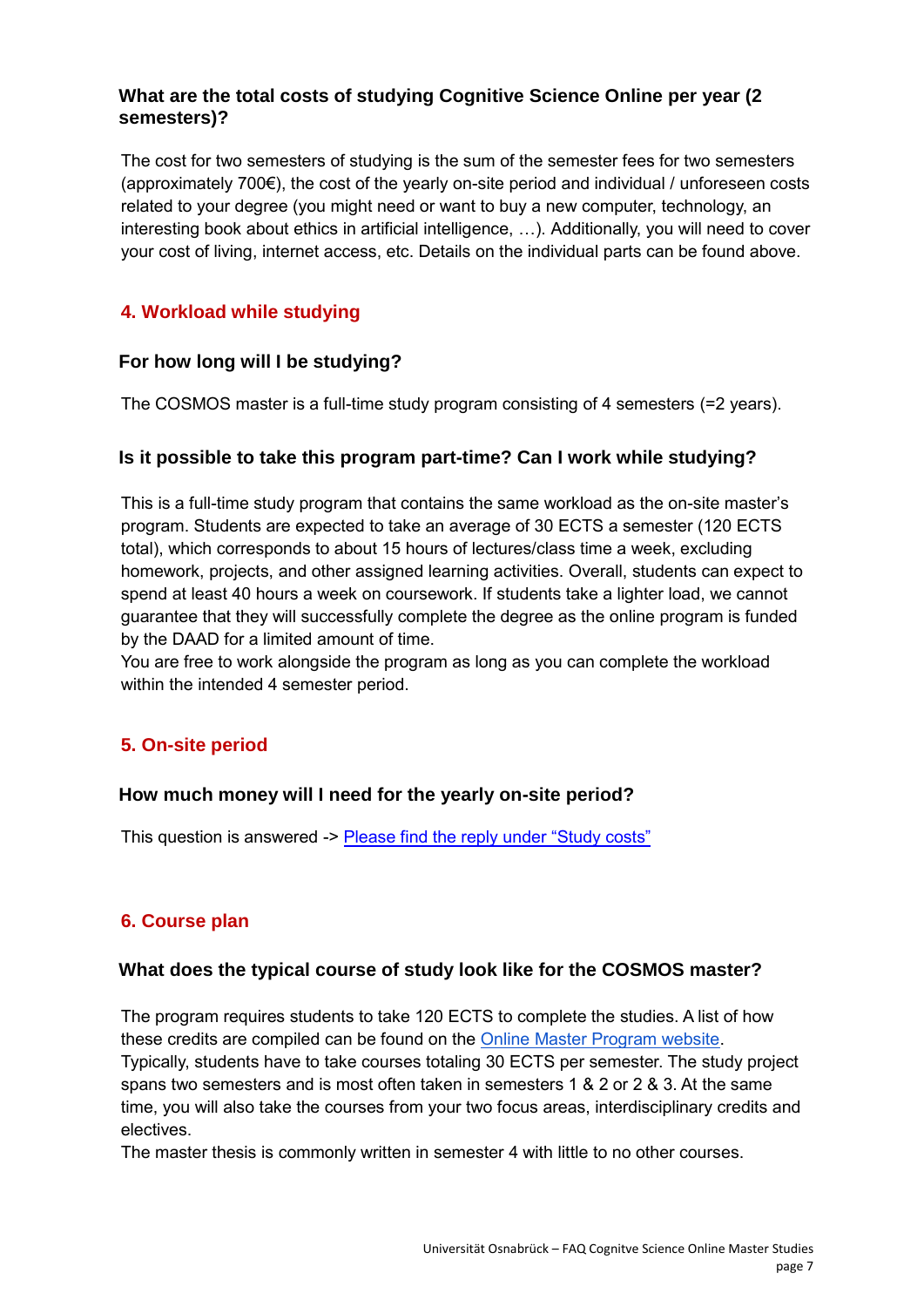# **Cognitive Science is made up of so many areas—not "just" neuroinformatics, neuroscience and artificial intelligence. Is it possible for me to take courses from other focus areas, such as linguistics or philosophy?**

You will have a chance to work on topics spanning your focus areas through taking part in a study project, taking interdisciplinary credits or taking courses from the 3rd (but not your elected) focus area as elective credits. As of now, courses that are not interdisciplinary and part of a focus area that will not be available to COSMOS students (i.e. Cognitive Psychology, Linguistics and Computational Linguistics, Philosophy of Mind and Cognition) are not intended to be available to online students.

# **Where can I read more about the focus areas Neuroinformatics, Artificial intelligence and Neuroscience at the institute?**

You can find out more about the research done at the institute and specifically in the three focus areas here: [Artificial Intelligence](https://www.ikw.uni-osnabrueck.de/en/research_groups/artificial_intelligence/overview.html) , [Neuroscience](https://www.ikw.uni-osnabrueck.de/en/research_groups/neurobiopsychology.html) , [Neuroinformatics](https://www.ikw.uni-osnabrueck.de/en/research_groups/neuroinformatics/overview.html)

You can also have a look at the [courses offered at](https://www.ikw.uni-osnabrueck.de/en/courses_of_study/lectures.html) the institute. In the description of the course you will see which module it belongs to. Be advised that not all courses will be available to COSMOS students.

# **What are interdisciplinary courses?**

The availability of interdisciplinary courses differs each semester. Feel free to take a look at previous [interdisciplinary courses](https://www.ikw.uni-osnabrueck.de/en/courses_of_study/lectures.html) offered in the past to get an idea what they are about. Simply search "interdisciplinary courses." Most of the offerings have brief descriptions.

# **What are electives / elective courses?**

Electives are courses that you take outside of your chosen focus areas. This can consist of a variety of topics such as courses from other modules, interdisciplinary courses, or even courses that technically belong to your focus area if you have already filled up your credits. This will be discussed in more detail during welcome week.

# **Can students propose a topic for the study project?**

Students are welcome to propose their own topics. You can find more information [here.](https://www.ikw.uni-osnabrueck.de/en/courses_of_study/master_programs/cognitive_science_msc/study_projects.html)

# **Is it possible to write my thesis at one of the university labs?**

Yes, you will write the thesis with a supervisor from the cognitive science institute and can write it on a topic from their work group remotely (e.g. the data of an EEG experiment has already been collected).

It is possible to write the thesis in one of the labs in presence in Osnabrück. You will have to get in contact with a supervisor and organize your stay in Germany. You will need to get a student visa for the duration of your stay and organize the surroundings (accommodation, money in a blocked account, etc.) or do the data acquisition during your on-site period and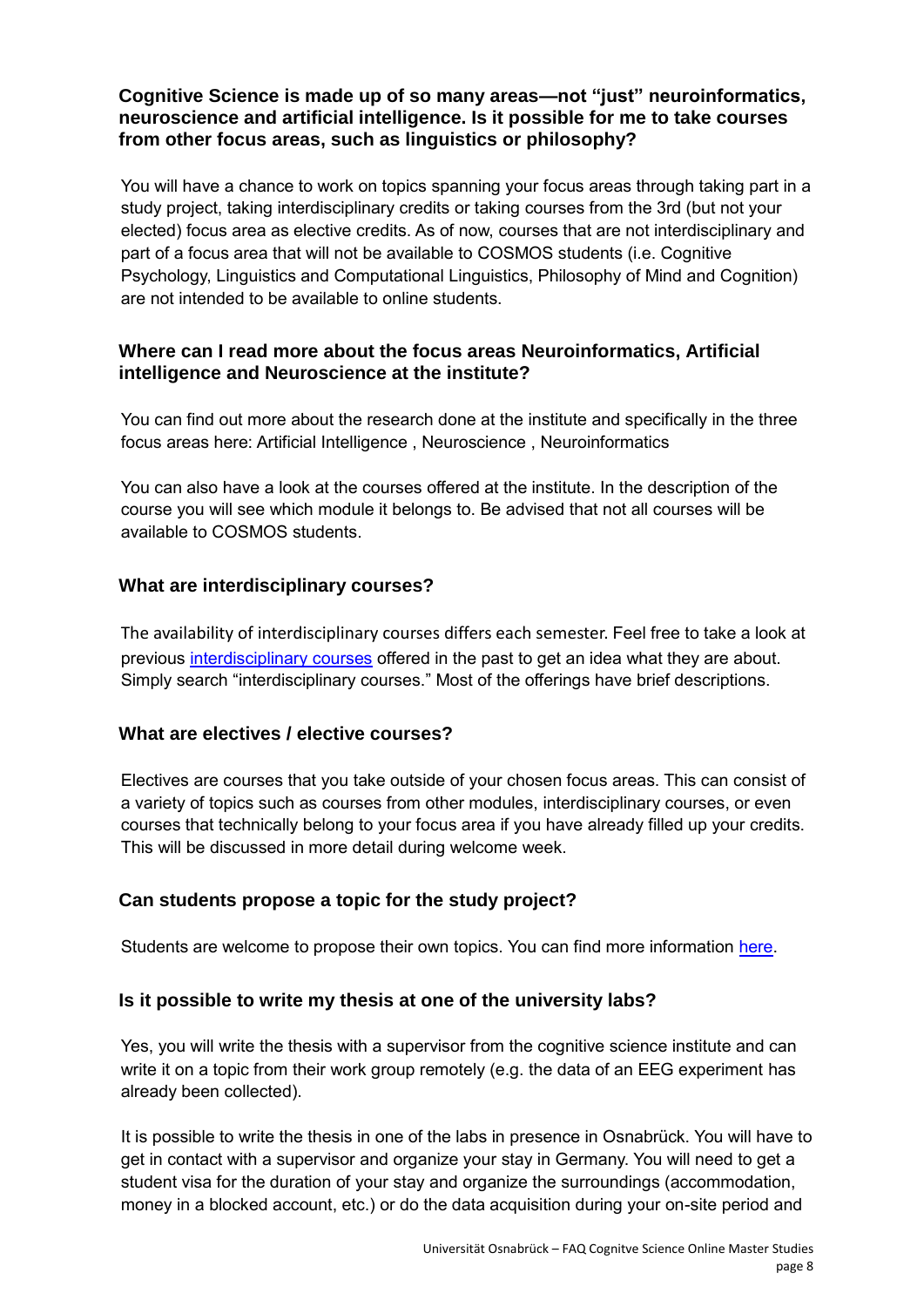finish writing remotely.

For more information on the organization of your stay, please contact the *international* [office.](https://www.uni-osnabrueck.de/en/university/service-facilities/studentisches/international-office/)

# <span id="page-8-0"></span>**7. Jobs and Career**

#### **Will there be on-campus job opportunities during my studies?**

Unfortunately, due to bureaucracy, it might not be possible/feasible for you to work in Germany while studying remotely. This is because of the requirements attached to receiving a job in Germany, for example, a proof of residency / address and German bank account.

While the difficulty level might differ depending on the country of your citizenship (e.g. EU citizens might have it easier to work in Germany), some issues are sustained, such as the German address.

If you have further questions, please get in touch with the [international office.](https://www.uni-osnabrueck.de/en/university/service-facilities/studentisches/international-office/)

# **What career opportunities will I have after completing my masters in Cognitive Science?**

Graduates of Cognitive Science are qualified, depending on their chosen focus areas, to conduct research in IT, Psychology, Philosophy, Neuroscience and/or Linguistics. Additionally, graduates are well-suited to apply knowledge and concepts in the areas of human-computer interaction, IT, (partially) the clinical medical environment, and jobs close to psychology. (Translation according to https://vt.uos.de/5bnhl)

The online master degree provides an equivalent scientific qualification to the on-site master degree.

## **Will I have the chance to do a (German) PhD after my online studies?**

Yes. The degree you receive is equivalent to the on-site master degree and qualifies you to apply for PhD positions.

## **Is there a PhD program at the Cognitive Science institute in Osnabrueck that can be taken online (similar to the master program)?**

Unfortunately, the PhD program is not online, although you may ask one of the [teacher](https://www.ikw.uni-osnabrueck.de/en/studiengaenge_english/student_advisory.html#c15949)  [advisors](https://www.ikw.uni-osnabrueck.de/en/studiengaenge_english/student_advisory.html#c15949) if that would be possible.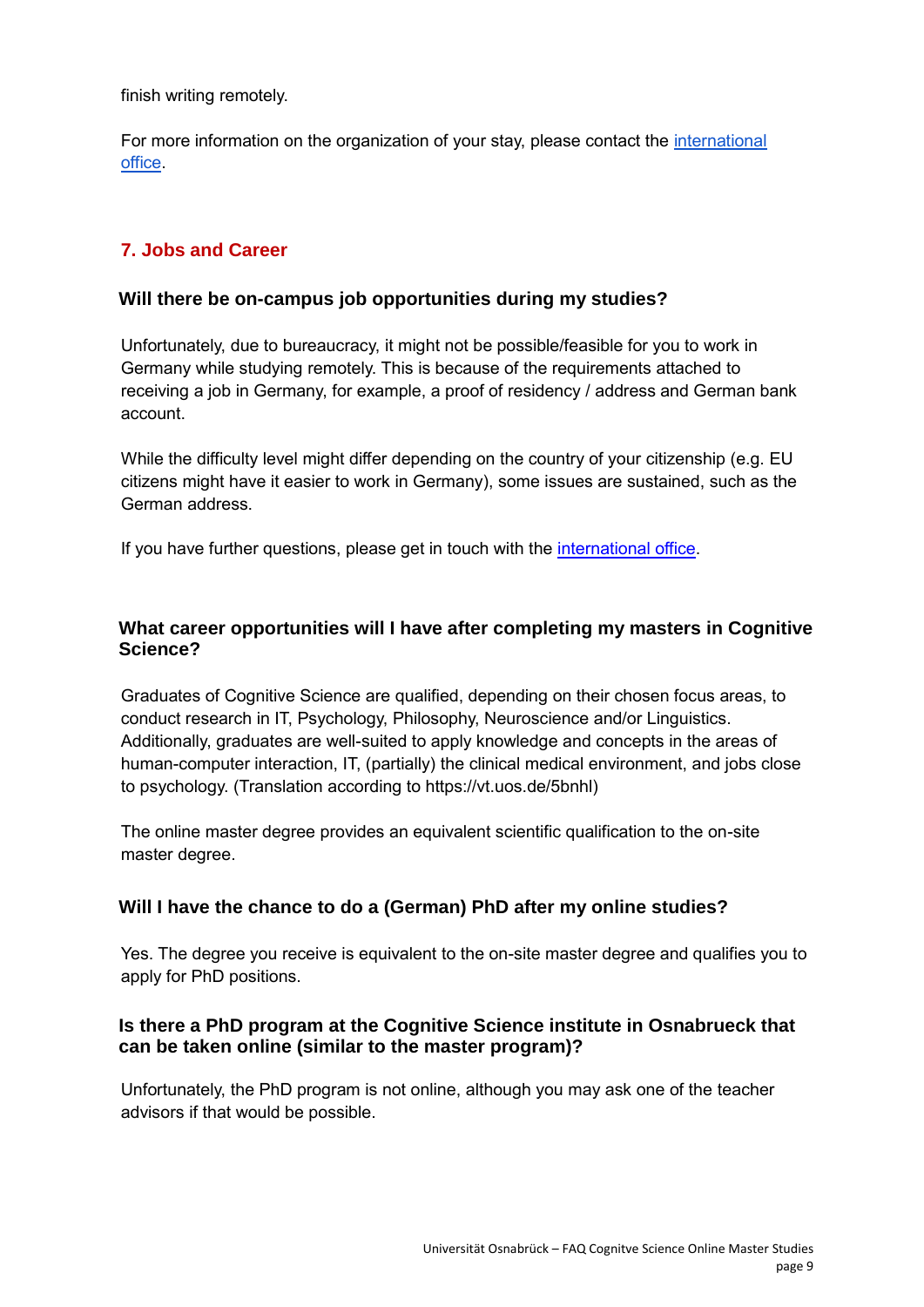## **What are prospects regarding working in Germany after completing the online master?**

As this is a newly-developed program, we do not have any data to answer this question. Generally speaking, graduates of the master program can work in academia and business both in Germany and internationally.

Be advised that there might be differences regarding the working visa options available to online students after finishing their degree as they would not have lived in Germany for the course of their studies. For further questions, please contact the [international office .](https://www.uni-osnabrueck.de/en/university/service-facilities/studentisches/international-office/)

## <span id="page-9-0"></span>**8. Other**

# **Will my diploma state that this was an online program?**

No, it will not state that it was completed online. However, we can issue you a supplementary certificate indicating that this was an online program.

# **Is there a chance to collaborate with researchers at the institute during my course of studies?**

During your study project and your master thesis, you have the chance to work on current research at the institute. While the work you can do is influenced by the fact that you study remotely (e.g. you will not be able to record EEG data in an Osnabrück lab from abroad), it can also be a great chance to expand research projects (e.g. comparing human-computer interaction behavior of German participants with participants from the country you live in).

Either way, if there is a project you are interested in, feel free to contact the researchers and ask if you can be involved. From experience, most researchers are happy to have enthusiastic people join their teams.

## **Is the program ABET accredited?**

As the ABET is an American accreditation, most German programs (such as ours) are not accredited by that institution.

## **Is it possible to do parts of my studies in Osnabrueck and parts remotely?**

Unfortunately, that is not possible. We generally discourage students from switching between both programs. However, it is possible to write your master's thesis (4th semester) in one of the labs in Osnabrück. You will have to get in contact with a supervisor and organize your stay in Germany.